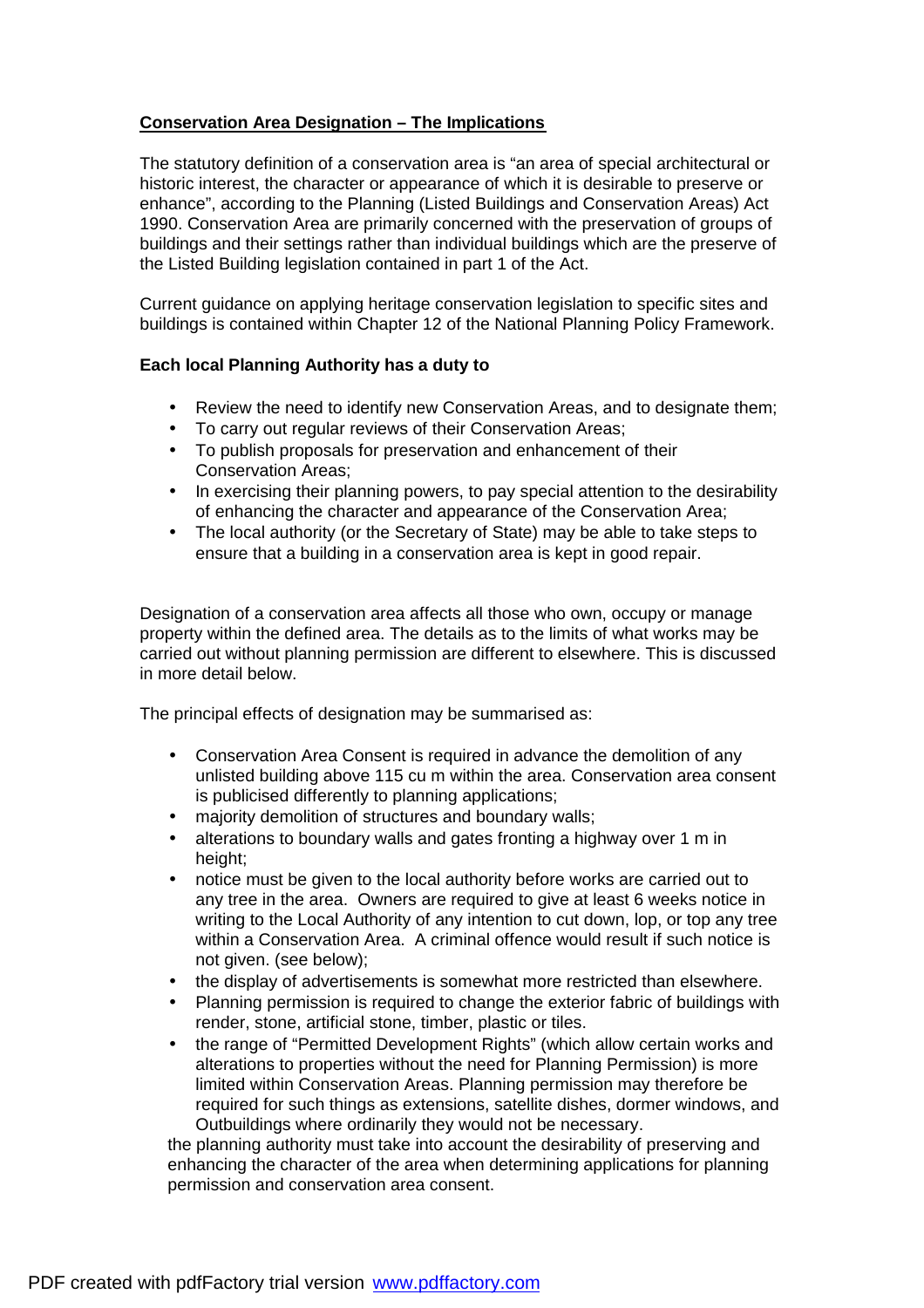## **Implications of new development within Conservation Areas**

As every development must either preserve or enhance the appearance and character of a Conservation Area, the Local Planning Authority will only permit new development that:-

- achieves a high standard of design sympathetic with the character of the area,
- is compatable with the scale, mass and form of adjacent buildings and their settings,
- uses appropriate materials,
- includes appropriate, good quality landscaping that complements the area,
- does not result in the loss of important open spaces or features of interest, and
- does not impinge upon views, into, out of and within the conservation area.

### **Designation Procedure**

- The first stage is a survey to determine if the area is of sufficient quality in historic and architectural terms and to define carefully its special character.
- The second stage is not a statutory requirement but involves publicity for the proposals and public consultation. This consultation refers also to the Council's Statement of Community Involvement and the Wirral Compact.
- A report to both the Planning Committee and Cabinet is prepared, with map and schedule of properties. Designation is advertised in the local press and the London Gazette, and is then registered as a local land charge.
- There is no statutory right of appeal to the inclusion of a building within a Conservation Area.

## **Community Participation**

- In partnership with local amenity groups Wirral Council has set up Conservation Area Advisory Committees. These bodies comment on development proposals or consult on longer term management.
- A local ward councillor is generally assigned by the Planning Committee to act as a Council representative on each of the advisory committees.
- The Council has also set up an annual Conservation Area Forum, which specifically considers the advancement of conservation interests across all designated areas and categories of historic asset.

#### **Conservation Planning**

In a residential area such as Lower Bebington, the main implications for householders are: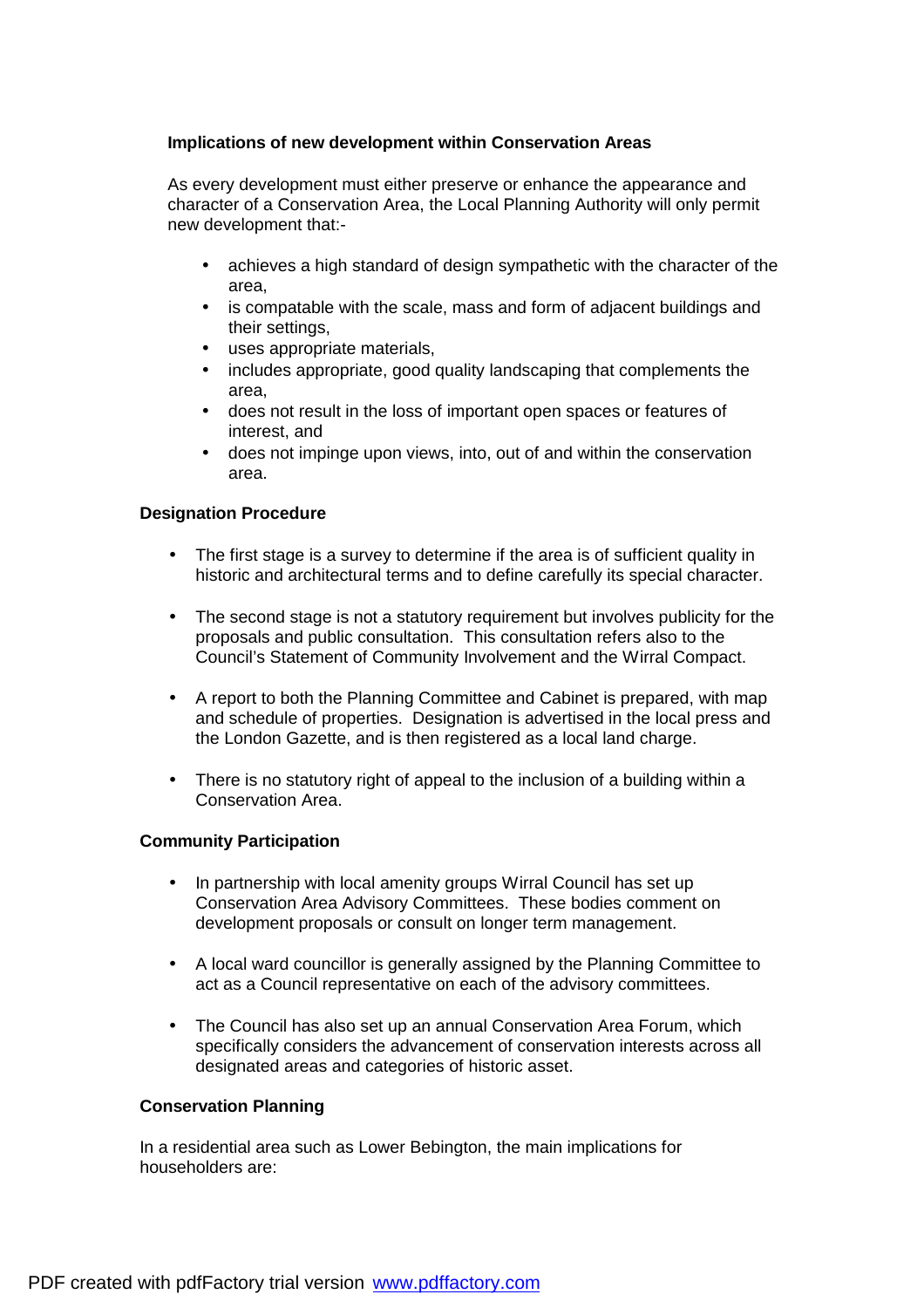#### **Trees in conservation areas**

It is the character and appearance of conservation areas as a whole that the Council is required to preserve and enhance, not just that of the buildings within them. Major elements in the character and appearance of an area such as this are the trees, gardens and landscapes belonging to the individual houses. Gardens, quite rightly, are not suitable for 'control' as such. However, ill-considered works to trees may not only lead to the loss of the trees themselves, but can also spoil the setting of any buildings nearby. Since this is particularly unfortunate in conservation areas – whose appearance is, by definition, both special and worth preserving – local authorities are given some powers to control works to trees. Anyone proposing to carry out any works to a tree that is in a conservation area must give written notice of at least **six weeks** to the local planning authority. The works to be notified under this provision include the cutting down, topping, lopping, uprooting or wilful damage to any tree.

## **Limitation of 'permitted development rights'**

Since conservation area consent is not needed for the erection of new buildings or for the alteration of existing ones, the need for planning permission to be obtained is the only way in which the planning authority can control works that may significantly affect character and appearance. However, if the works are 'permitted development', then no planning application is normally needed and the authority has no planning control (although other controls may still apply).

The limits of what is 'permitted development' within a conservation area can therefore be of considerable significance. There are, accordingly, certain differences between permitted development limits generally and those applying in conservation areas. The main differences that are important to a residential area such as this are changes to dwelling houses, as follows:

- The rules regarding the installation of a satellite dish (on any building or structure, or within the curtilage of a dwellinghouse) are much tighter. The installation is only considered to be 'permitted development' if all the following criteria are met:
	- (i) the dish does not exceed 90cm in any dimension.
	- (ii) no part of it must exceed the highest part of the roof.
	- (iii) it is not installed on a chimney.
	- (iv) it is not on a building exceeding 15m in height.

(v) it is not on a wall or roof slope fronting a highway (including a footway). (vi) it is located so that its visual impact is minimised.

(vii) it is removed as soon as it is no longer required.

(viii) there is not already a dish on the building or structure.

- The construction of any detached building forwards of a front or side elevation, or towards a highway.
- The installation of solar panels to either the front or side elevations walls (not roof) requires planning consent.
- The rendering or cladding of a side elevation in render or another material. This includes solid wall insulation projects.
- The alteration or replacement of a flue or chimney on a front or side elevation.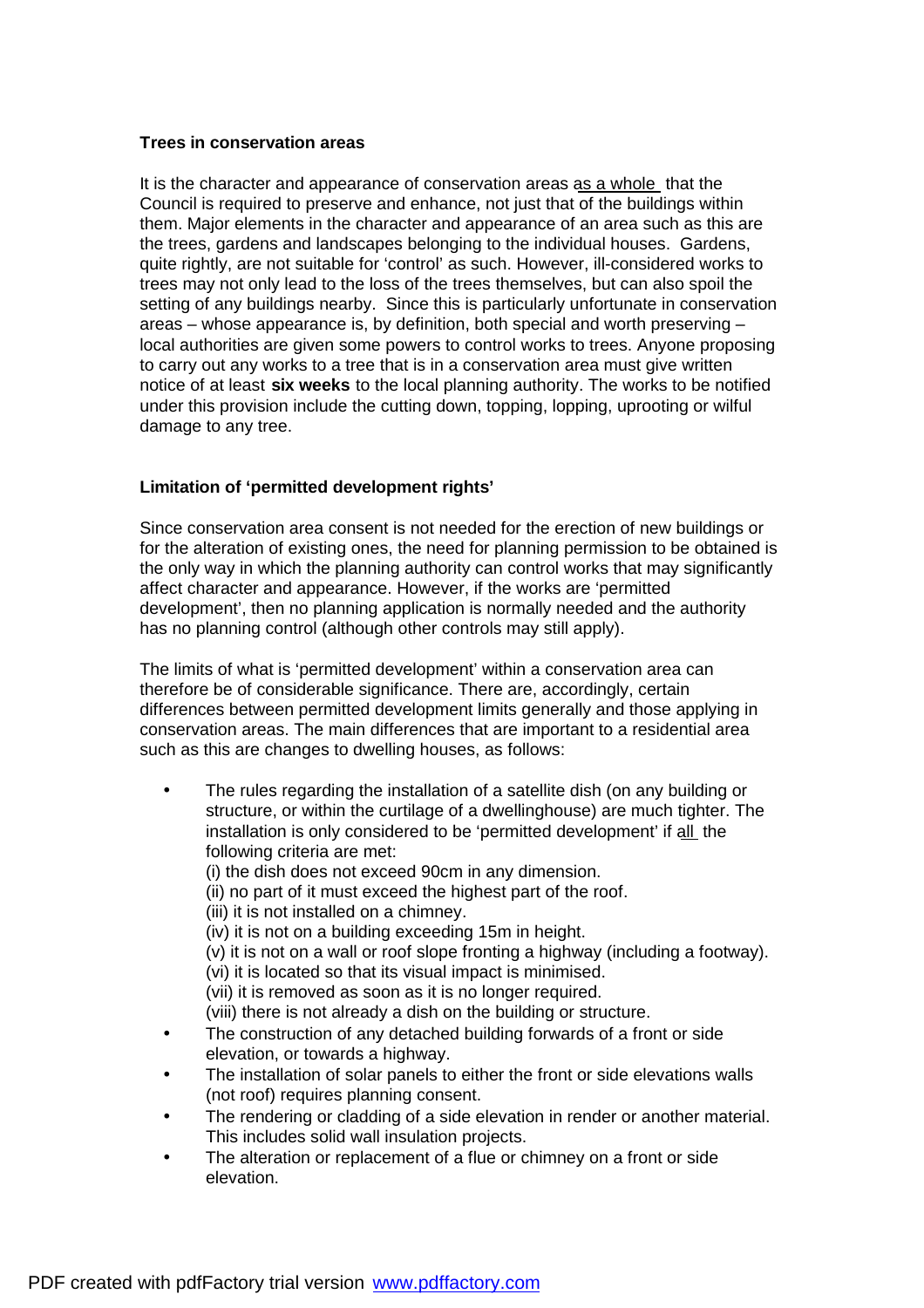• Any alteration to a roof such that either the height of the ridge is exceeded or a new element extends 15cm beyond the plane of the roof.

### **Article 4 Directions**

A local planning authority may sometimes wish to restrict the right of landowners to carry out certain categories of development which would be otherwise automatically permitted development. This will occur where that type of permitted development would have a particularly unfortunate effect on the appearance of the area.

There are two types of direction:-

• Article 4(1) Directions. These orders can restrict any external alteration to a dwelling house.

Article 4(2) directions These are less extensive and restrict permitted development rights in relation to a building or land that fronts a highway, waterway or open space in one or more of the following categories:-

- 1. the enlargement, improvement or other alteration of a dwelling house, enclosure, swimming pool, etc.
- 2. the erection, construction, maintenance, improvement or alteration of a gate, fence, wall or other means of enclosure within the curtilage of a dwelling house.
- 3. the painting of the exterior of any part of a dwelling house or of a building or enclosure within the curtilage of a dwelling house.
- 4. the demolition of all or part of a gate, fence, wall or other means of enclosure within the curtilage of a dwelling house, and therefore the creation of forecourt parking where originally none existed.
- 5. The erection, alteration or removal of a chimney on a dwelling house or on a building in the curtilage of a dwelling house, whether or not it fronts the locations above.
- 6. the provision within its curtilage of a building.
- 7. the provision of a hard surface.
- 8. the installation of microgeneration equipment.
- 9. the installation of a satellite antenna.

#### **Notes**

- 1. Dwelling houses do not include flats; flats do not enjoy the permitted development rights which relate to dwelling houses.
- 2. Wirral Council currently has only one Article 4 direction in force in a conservation area; this applies to Bromborough Pool Village.

It is not presently considered appropriate to implement an Article 4 Direction in any more areas due to financial constraints. However, if there is overwhelming public support for such an instrument then this will be reported to Committee.

#### **Policy Development**

The government has introduced a new kind of planning system in which the focus is on flexibility. Local authorities now produce *local development frameworks* (LDFs),